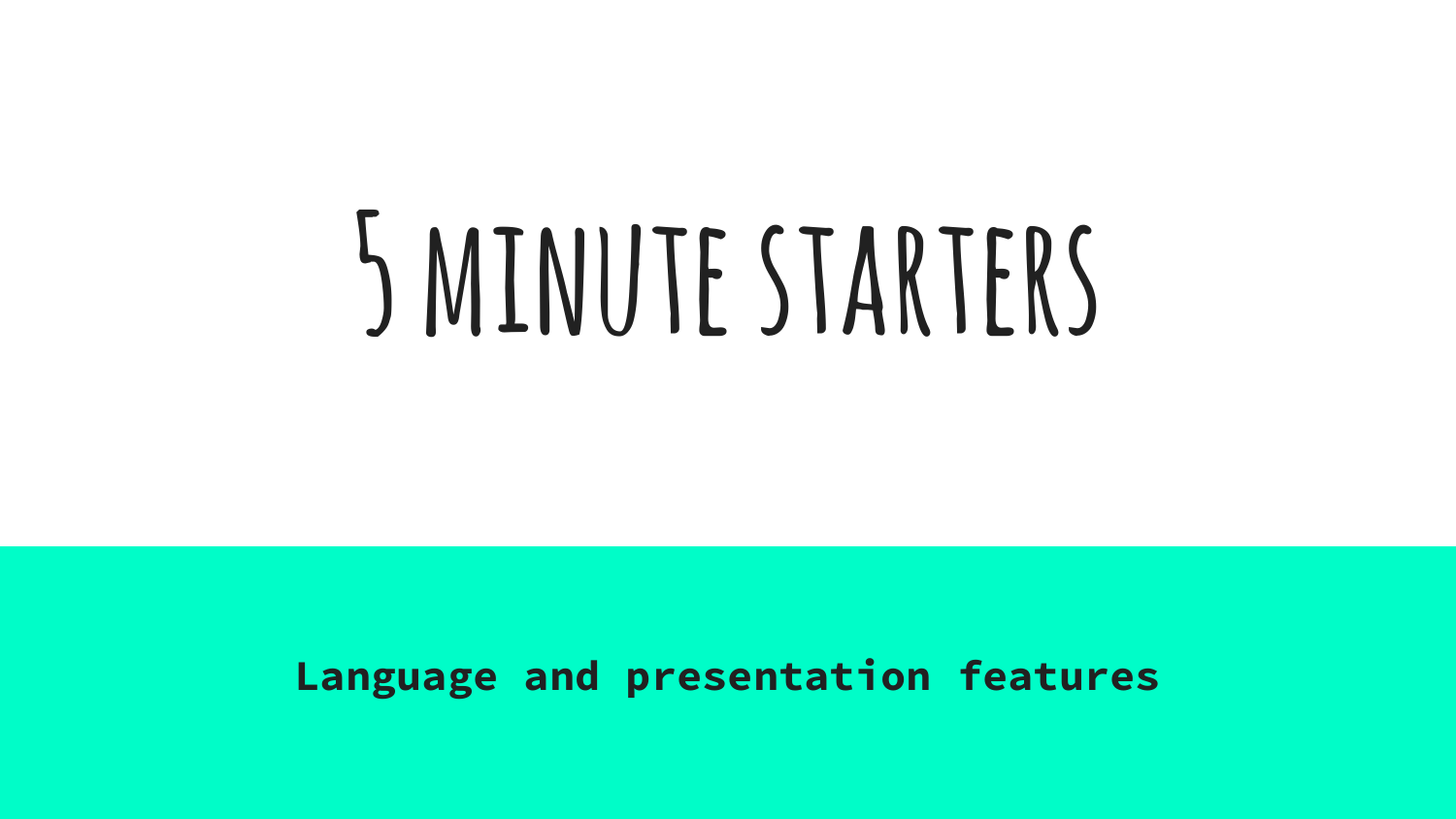#### **Identify the language features in the passage below:**

Lucy listened carefully. It was hard to hear above the howl of the wind and the roar of the sea. There was definitely someone out there though, she was sure of it. As quiet as a mouse, she tiptoed nearer to the window. The footsteps seemed to be getting louder and louder. Lucy froze, terrified that whoever was there would see her. 'This is ridiculous' she thought, 'I will not be a hostage to fear!'. She pulled back the curtain and stared into the dark.

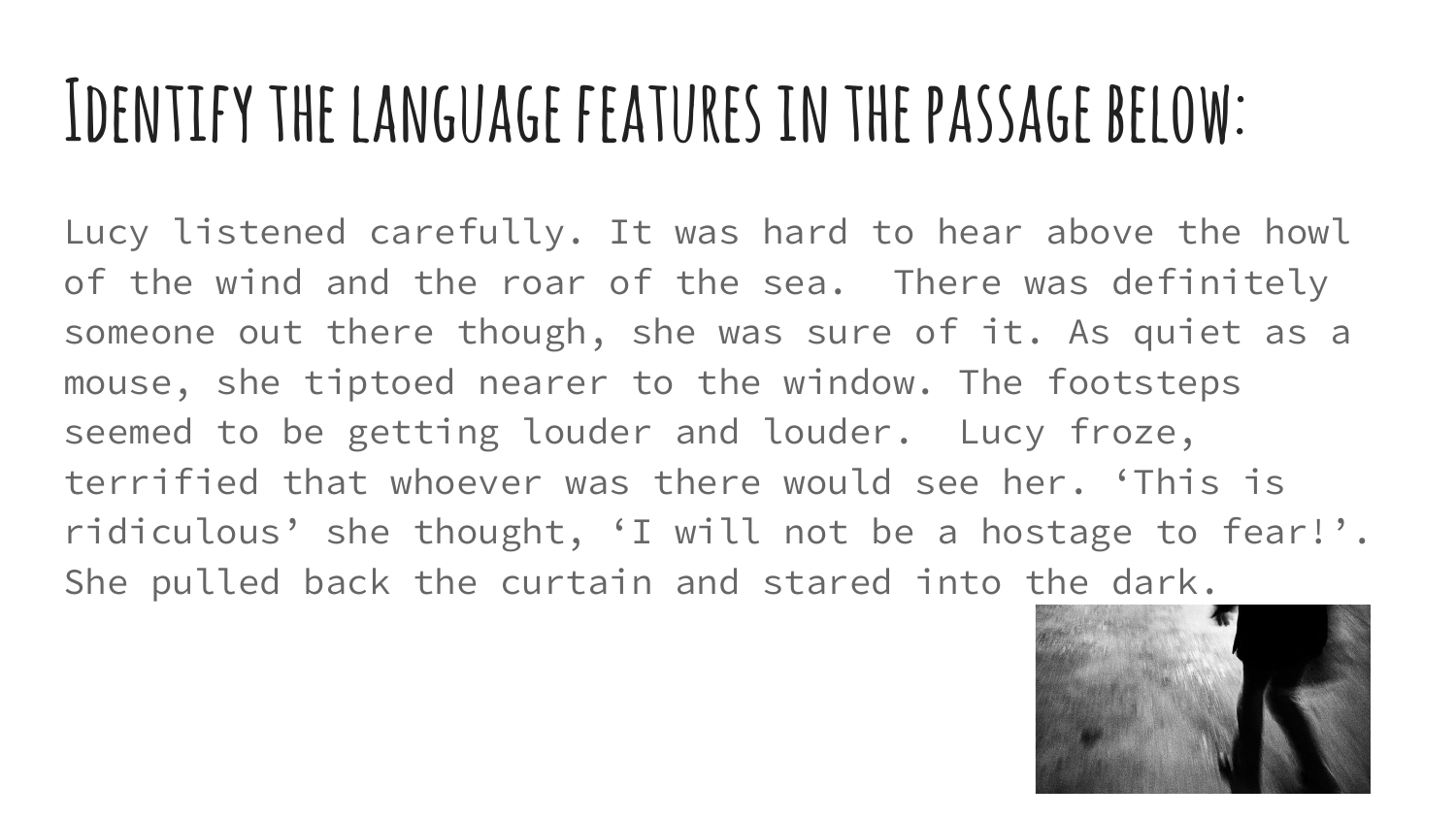# **Which of the following presentation features would you**  EXPECT TO SEE IN A LETTER?

Columns Title Headline Caption Addresses Image Greeting Subject line

Salutation Subheadings Date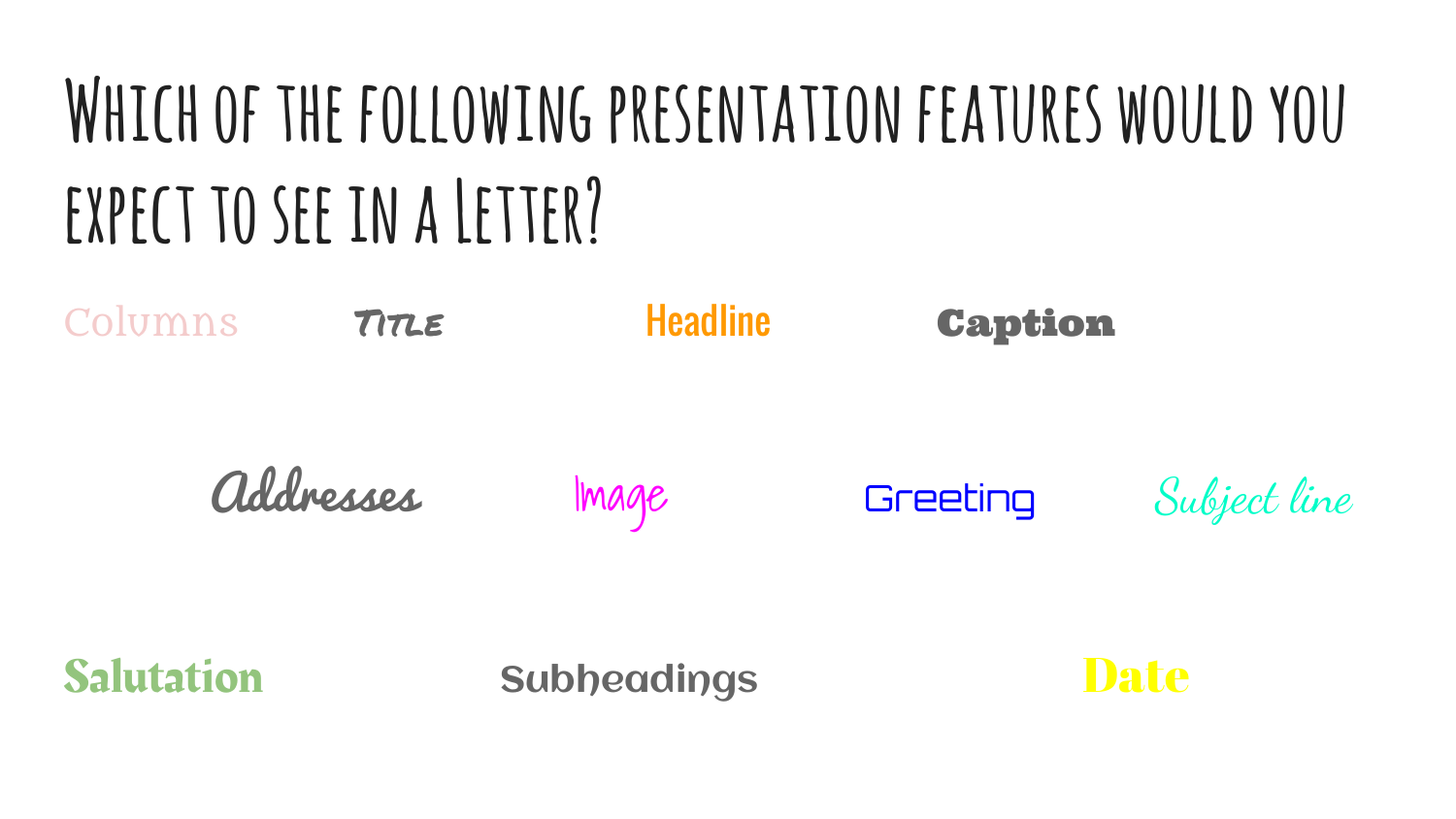#### **Identify the language feature used in each sentence:**

The trees shivered.

Mist covered the hill like a blanket.

He took him down a peg or two!

The bacon sizzled in the pan.

Desperation seized her!

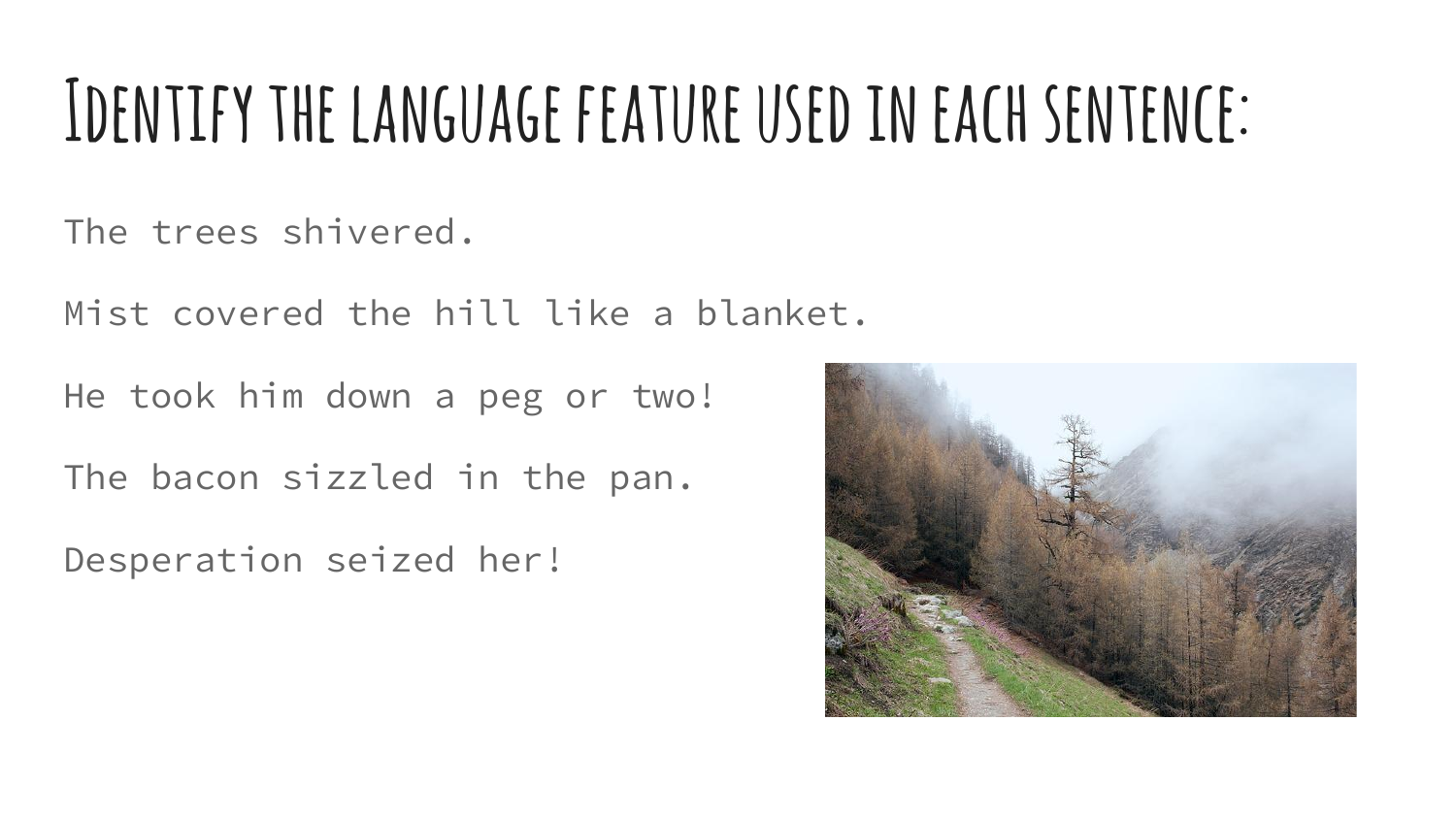# **Language or Presentation feature?**

| <b>Bullet points</b> | Metaphor                          |         | <b>Discourse marker</b> |
|----------------------|-----------------------------------|---------|-------------------------|
| Bold                 | Rhetorical question               |         | <b>Subheading</b>       |
| FACTS                | <i><u><b>alliteration</b></u></i> | Italics | Images                  |
| <b>Repetition</b>    | <b>Headline</b>                   | Caption | Onomatopoeia            |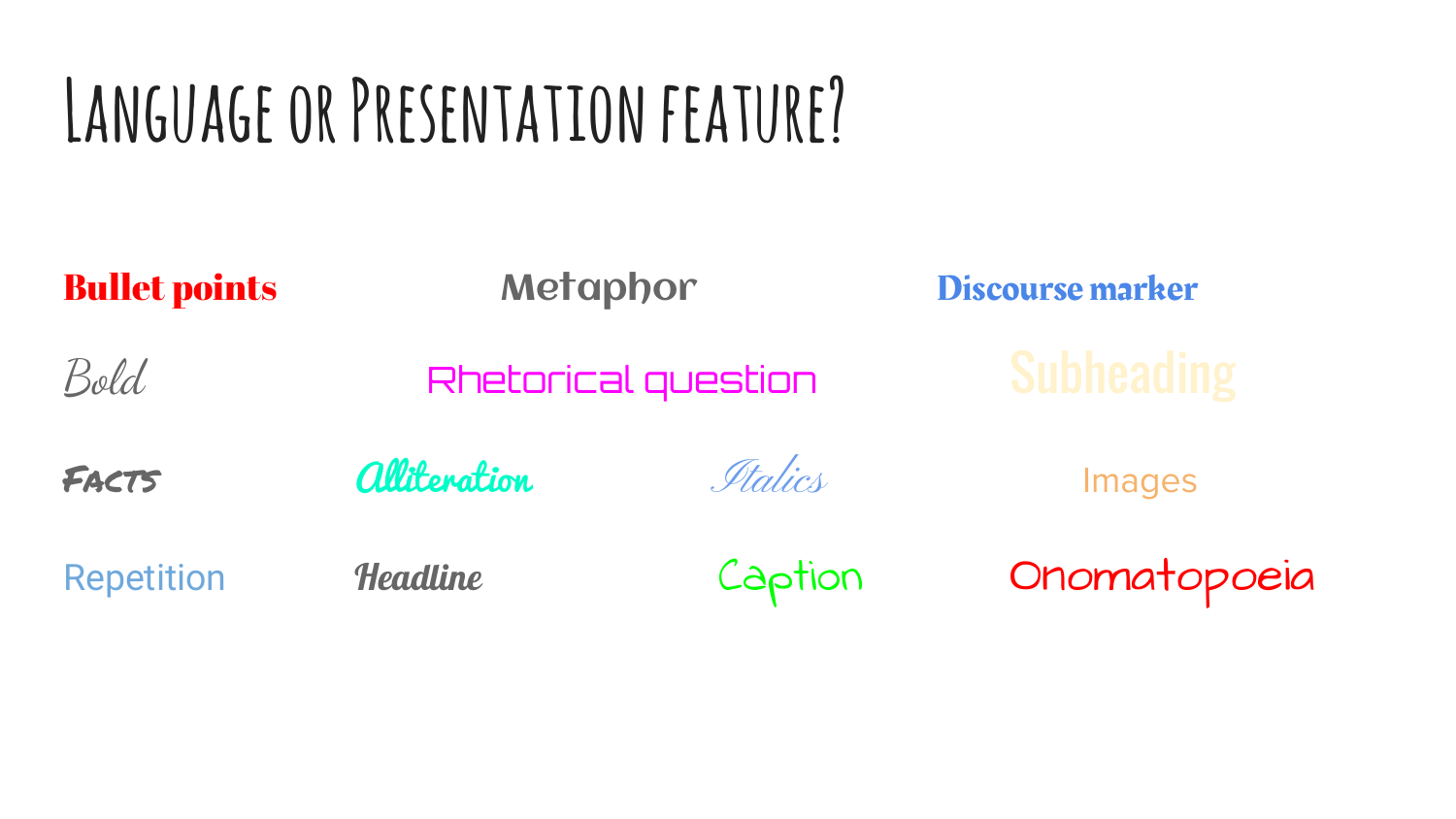#### **Identify the language features in the passage below:**

The air fizzed and popped with excitement. No one had seen him for years. Kalim's heart soared. Not since he was a teenager, had he felt this happy. He felt like he could float on air, as light as a feather. His dad always said to him that 'you should never meet your hero, son', but Kalim knew he was wrong. He had to be. He glanced at his watch. 'Not long now' he thought, 'finally, we'll find out. Finally, we can put those rumours to bed once and for all!'.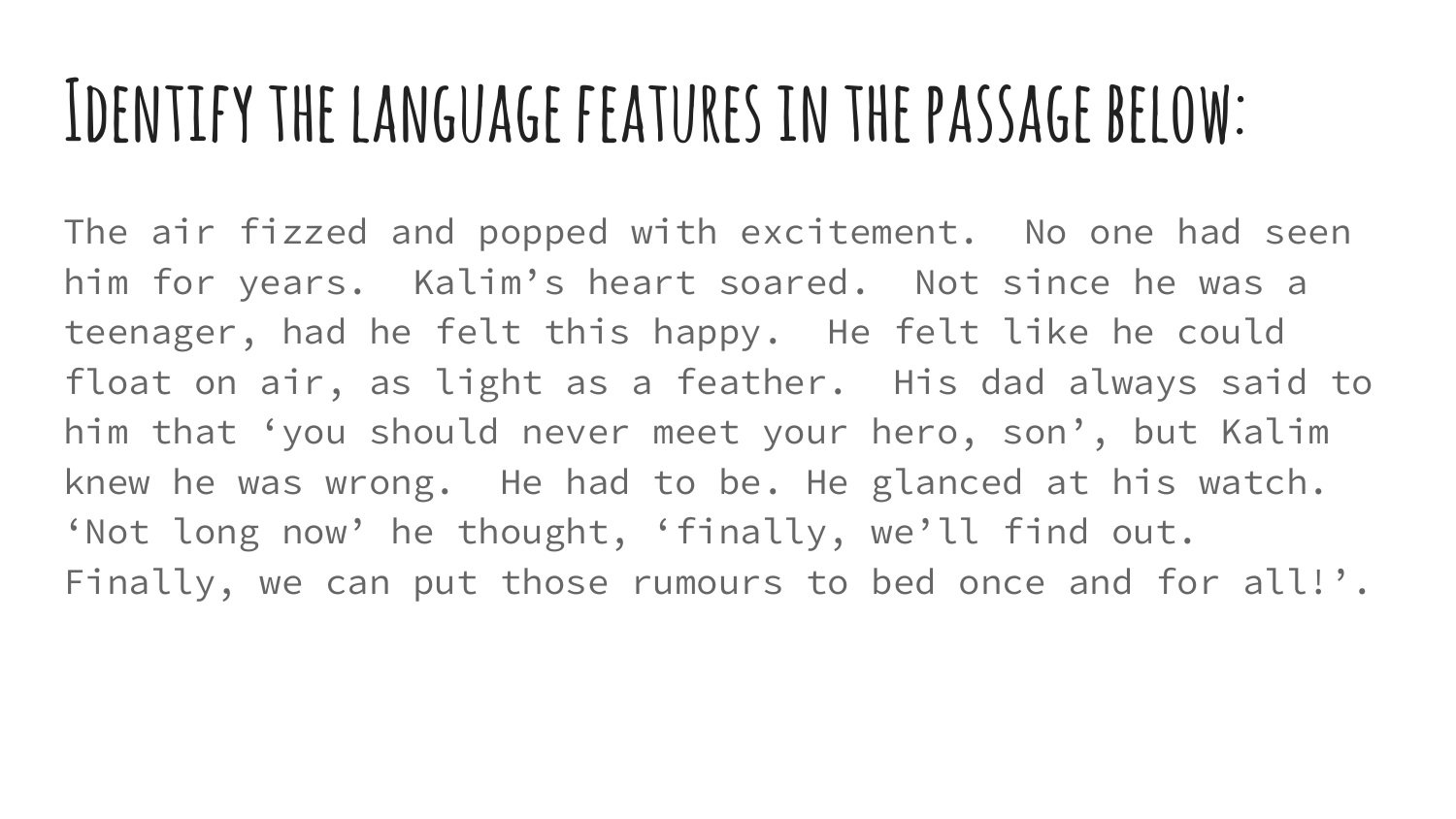#### **What do you think of when you see these colours?**



Black

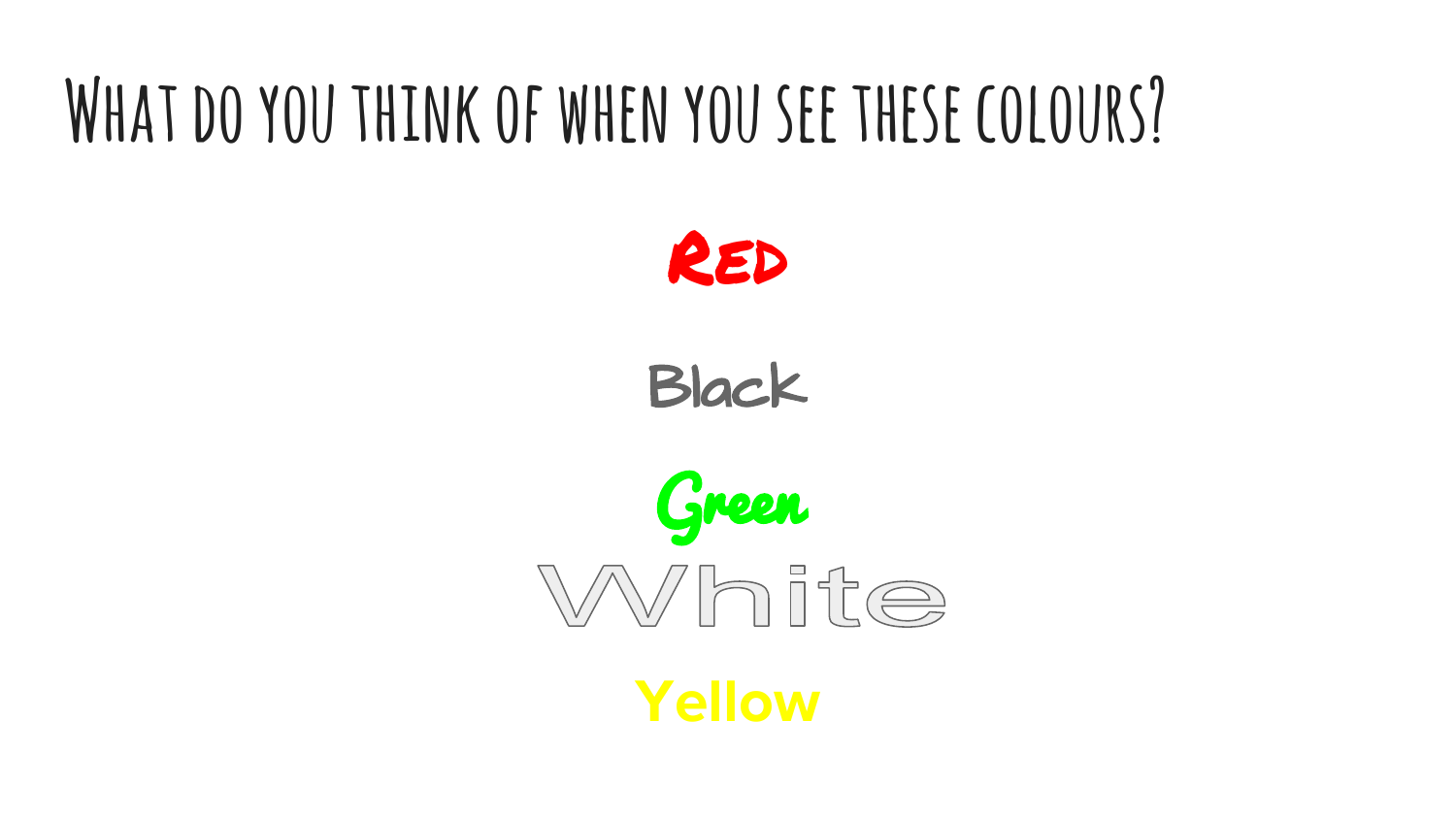# **Identify the Language Techniques used below:**

He had the last laugh in the end.

The shop was a gold mine.

'Abandoned children found in filthy, flea infested flat.'

He had a heart of stone.

I nearly died laughing!

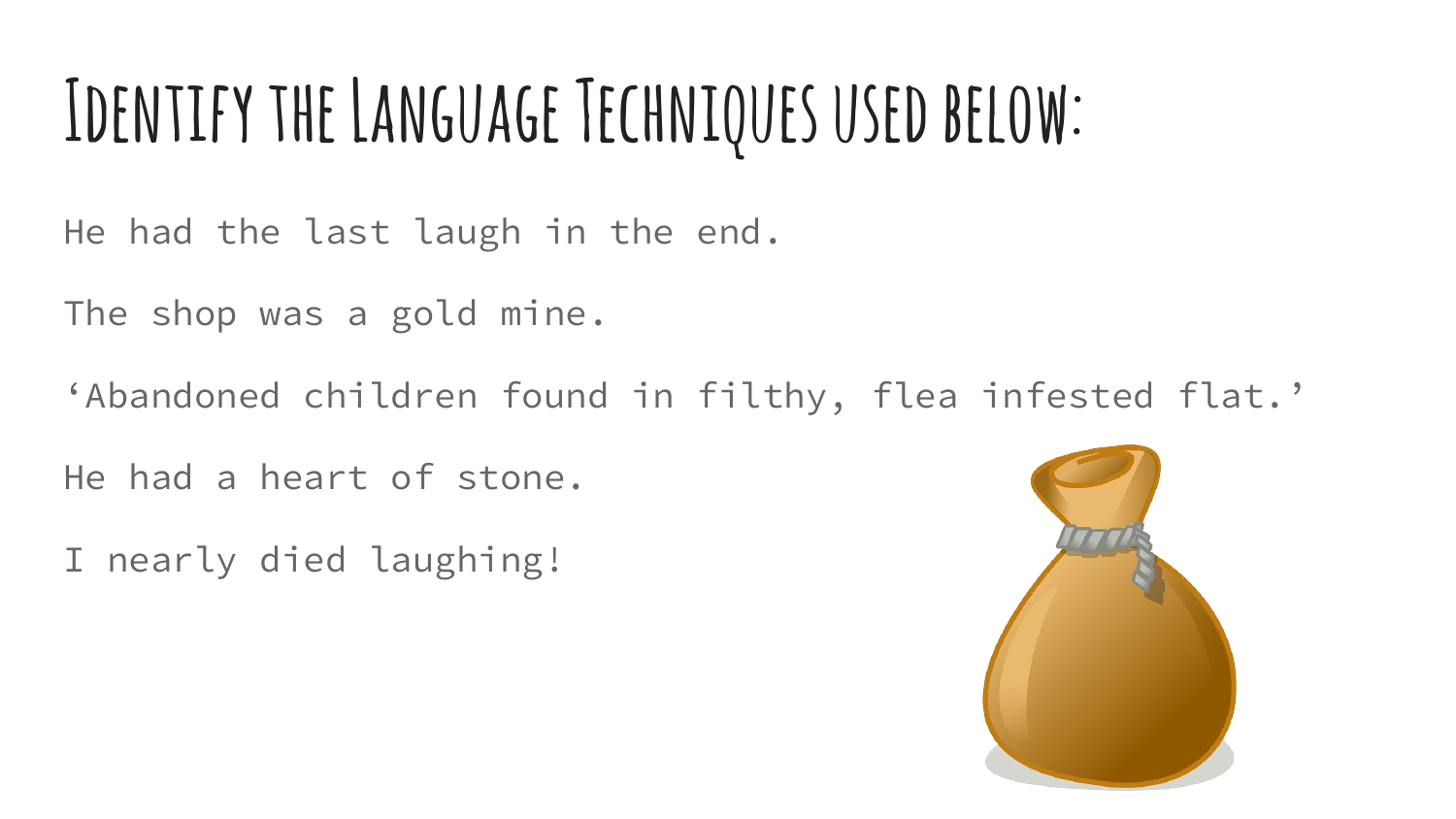# **Create a rhetorical question for each of the scenarios below:**

- ★ You want your friend to give you their lunch.
- ★ You want the lady in your favourite shop to give you a discount.
- ★ You want your parents to let you stay out late at night.

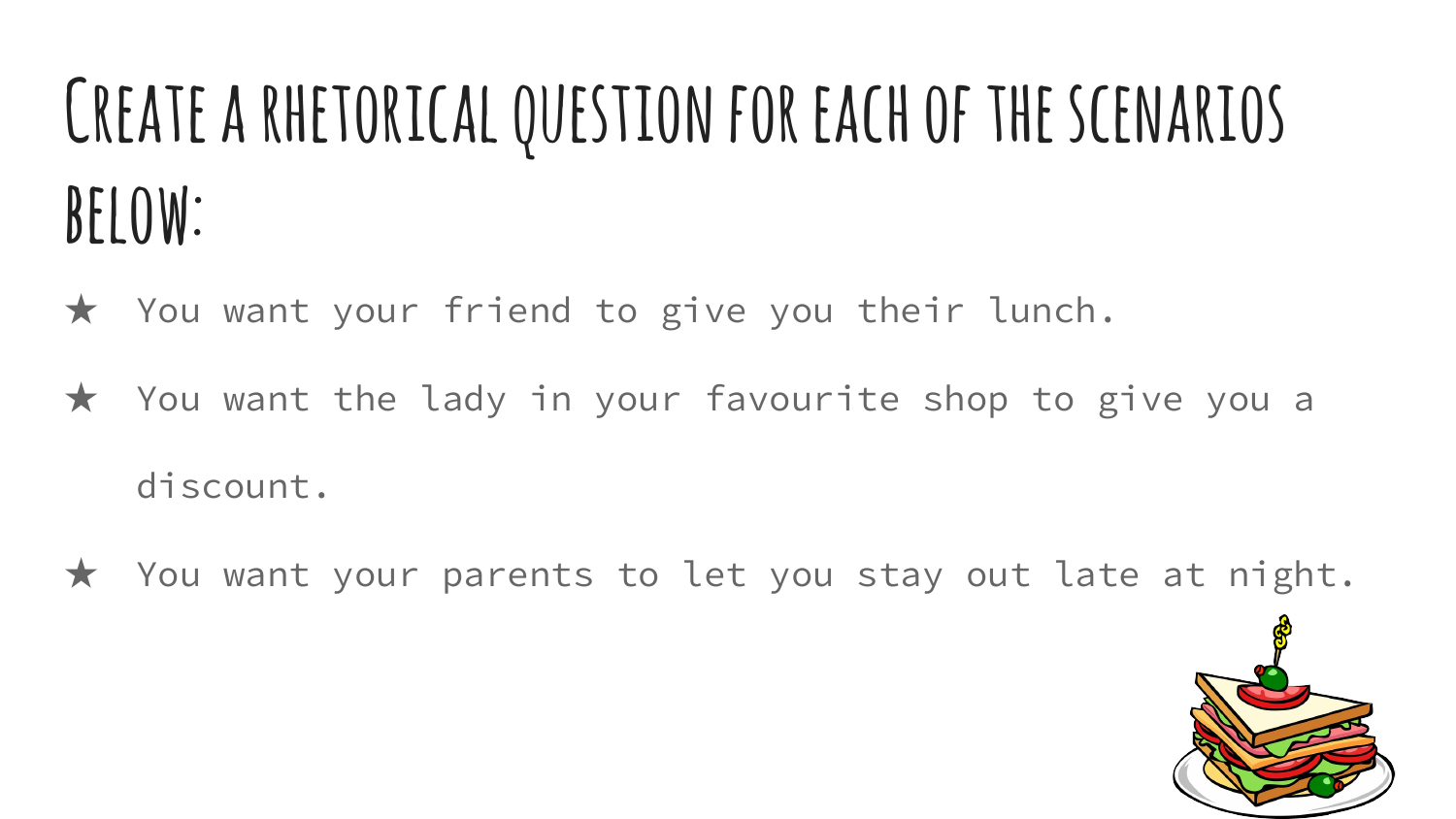#### **Identify the language features in the passage below:**

It was the most beautiful place she had ever seen. The river sparkled in the sun, the wind whispered gently through the trees and lavender scented the air. She sat down on the soft grass and felt her worries drift away. She felt safe, secure, settled. Nothing could reach her here. She took the deepest breath she had taken in years, closed her eyes and embraced her new found freedom.